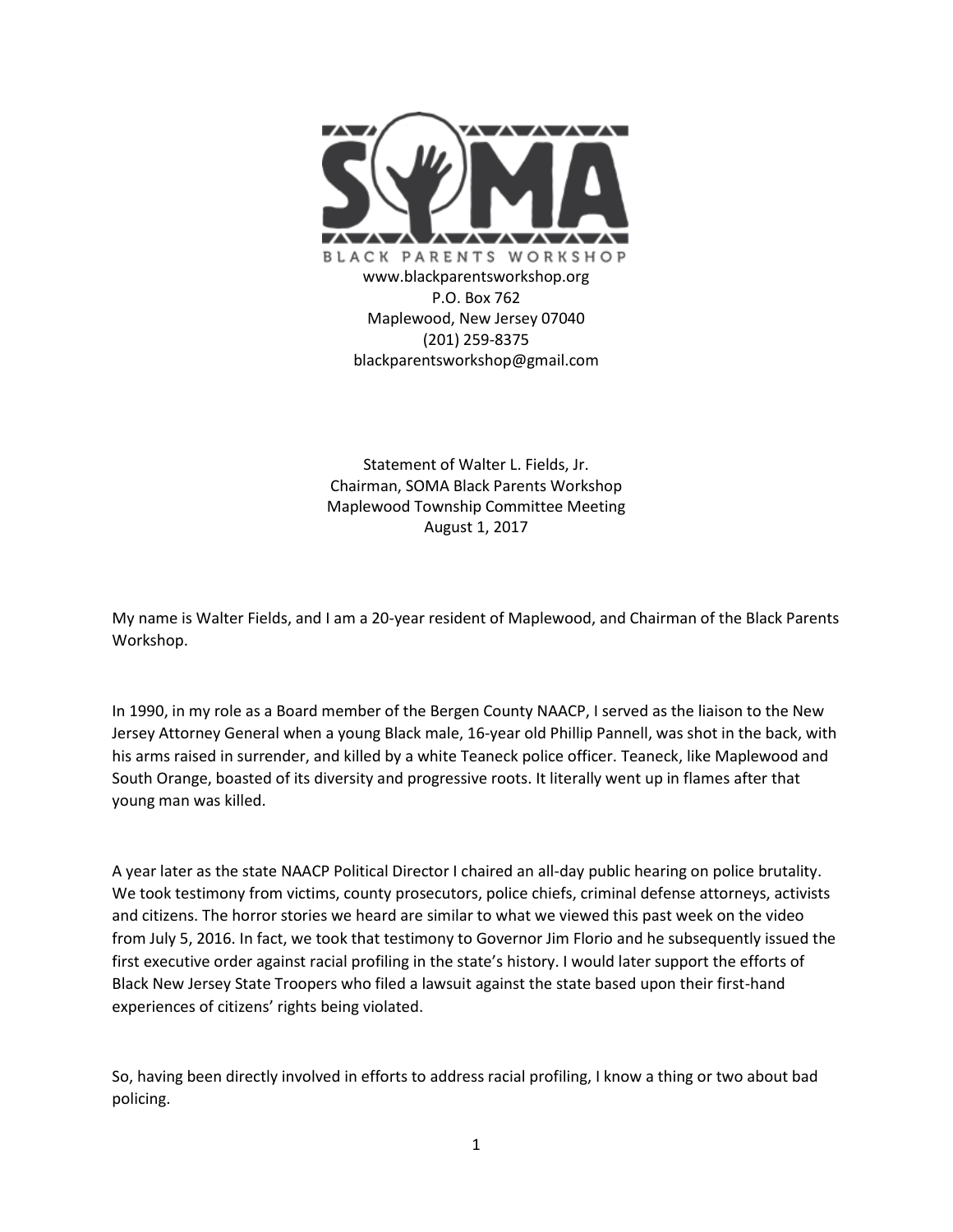Tonight, I come before the Township Committee to demand the dismissal of Chief Robert Cimino and those officers who inflicted bodily harm upon our youth on the evening of July 5, 2016. They do not deserve to wear the uniform of the Maplewood Police Department and our communities should not pay the salaries of any officer that cannot uphold and respect the law, and cannot respect our children. Tomorrow, we are transmitting a letter to the state Attorney General requesting that his office conduct an investigation into the events of July 5, 2016, and while doing so assume oversight of the Maplewood police department.

The behavior of the Maplewood Police Department on the evening of July 5, 2016 was reprehensible and an abuse of power. It represented a callous disregard for the lives of children and youth, and was a textbook case of racial profiling and police brutality. If it was not, then we should have videotape of Maplewood police officers marching white children down Ridgewood Road toward Millburn, and using excessive force against them.

By directing the youth to Irvington, our police department was also putting these young people at risk of violating a local curfew in that community that prohibits unaccompanied youth under the age of 16 from being on the streets after 10:00 pm. That did not matter to Chief Cimino when he barked his command to "send 'em East!"

There are more questions than answers at this point.

Why did the township delay the release of the audio and videotapes when it was clear that after the Essex County Prosecutor's Office finished its criminal investigation, the recordings could have been released? The recent unanimous New Jersey Supreme Court ruling in *NJMG v. Lyndhurst* vindicated those of us who had been demanding the release of the recordings.

Who within the municipal government viewed the videotapes and when?

Why did you sign-off on disciplinary measures against the officers involved in the use of excessive force before the completion of your own investigation and the release of the audio and video recordings?

What was the basis of the disciplinary measures taken? Was it reports from other officers on the scene, eyewitness accounts from citizens or **was it the videotapes**? If it was the video, then the punishment does not fit the offense.